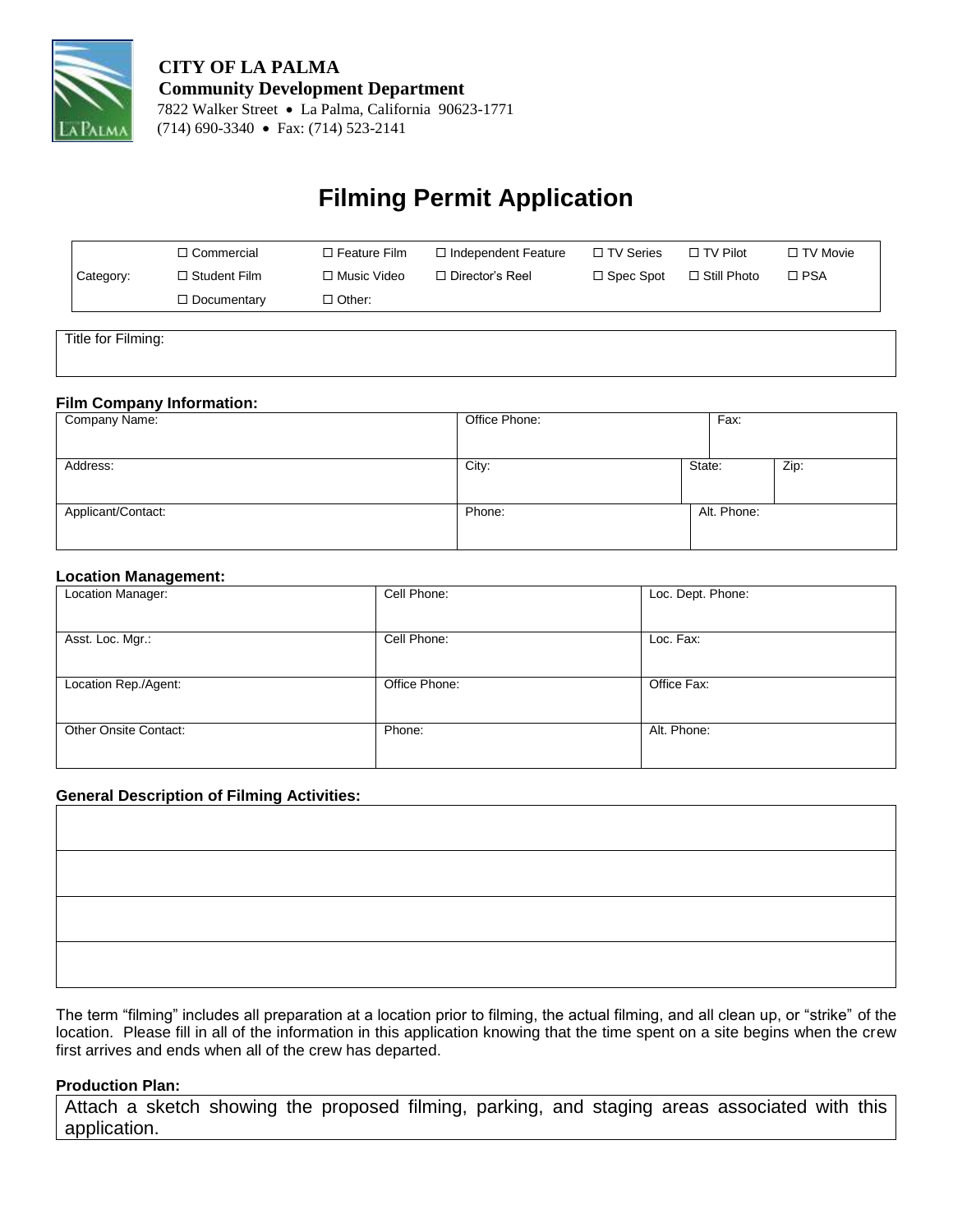

 **CITY OF LA PALMA Community Development Department** 7822 Walker Street La Palma, California 90623-1771  $\overline{ARAMA}$  (714) 690-3340 • Fax: (714) 523-2141

**Film Location(s) & Date(s):** [attach additional sheets if necessary]

## **LOCATION #1**

| Address/Description: |                      |                         |
|----------------------|----------------------|-------------------------|
| Prep Days:           | Prep Times:          | Total Cast/Crew:        |
| Film Days:           | Film Times:          | <b>Total Cast/Crew:</b> |
| Strike Days:         | <b>Strike Times:</b> | <b>Total Cast/Crew:</b> |
|                      |                      |                         |

## **Filming Action:** [check all that apply]

| $\Box$ INT Dialogue              | $\Box$ EXT Dialogue | $\Box$ Nudity        | $\Box$ Dolly Sidewalk       | $\Box$ Animals             | $\square$ Wet Down |
|----------------------------------|---------------------|----------------------|-----------------------------|----------------------------|--------------------|
| I □ Street Closure               | $\Box$ Lane Closure | $\Box$ Drive-Bv      | $\Box$ Driving/Flow/Traffic | □ Camera/Curb Lane         | □ Smoke/Open FI    |
| $\Box$ Gunfire                   | $\Box$ Tow Shot     | $\Box$ Drive Up/Away | □ Music Playback/Genre      | $\Box$ No-Parking Postings |                    |
| l □ Intermittent Traffic Control |                     | □ Other:             |                             |                            |                    |

#### **Description of Any Special Effects:**

## **LOCATION #2**

| Address/Description: |                      |                         |
|----------------------|----------------------|-------------------------|
|                      |                      |                         |
|                      |                      |                         |
|                      |                      |                         |
|                      |                      |                         |
| Prep Days:           | Prep Times:          | Total Cast/Crew:        |
|                      |                      |                         |
|                      |                      |                         |
|                      |                      |                         |
| Film Days:           | Film Times:          | <b>Total Cast/Crew:</b> |
|                      |                      |                         |
|                      |                      |                         |
|                      |                      |                         |
|                      | <b>Strike Times:</b> | <b>Total Cast/Crew:</b> |
| Strike Days:         |                      |                         |
|                      |                      |                         |
|                      |                      |                         |
|                      |                      |                         |

## **Filming Action:** [check all that apply]

| $\Box$ INT Dialogue              | $\Box$ EXT Dialogue | $\Box$ Nudity        | $\Box$ Dolly Sidewalk       | $\Box$ Animals             | □ Wet Down      |
|----------------------------------|---------------------|----------------------|-----------------------------|----------------------------|-----------------|
| □ Street Closure                 | □ Lane Closure      | $\Box$ Drive-By      | $\Box$ Driving/Flow/Traffic | □ Camera/Curb Lane         | □ Smoke/Open FI |
| $\Box$ Gunfire                   | $\Box$ Tow Shot     | $\Box$ Drive Up/Away | □ Music Playback/Genre      | $\Box$ No-Parking Postings |                 |
| I □ Intermittent Traffic Control |                     | $\Box$ Other:        |                             |                            |                 |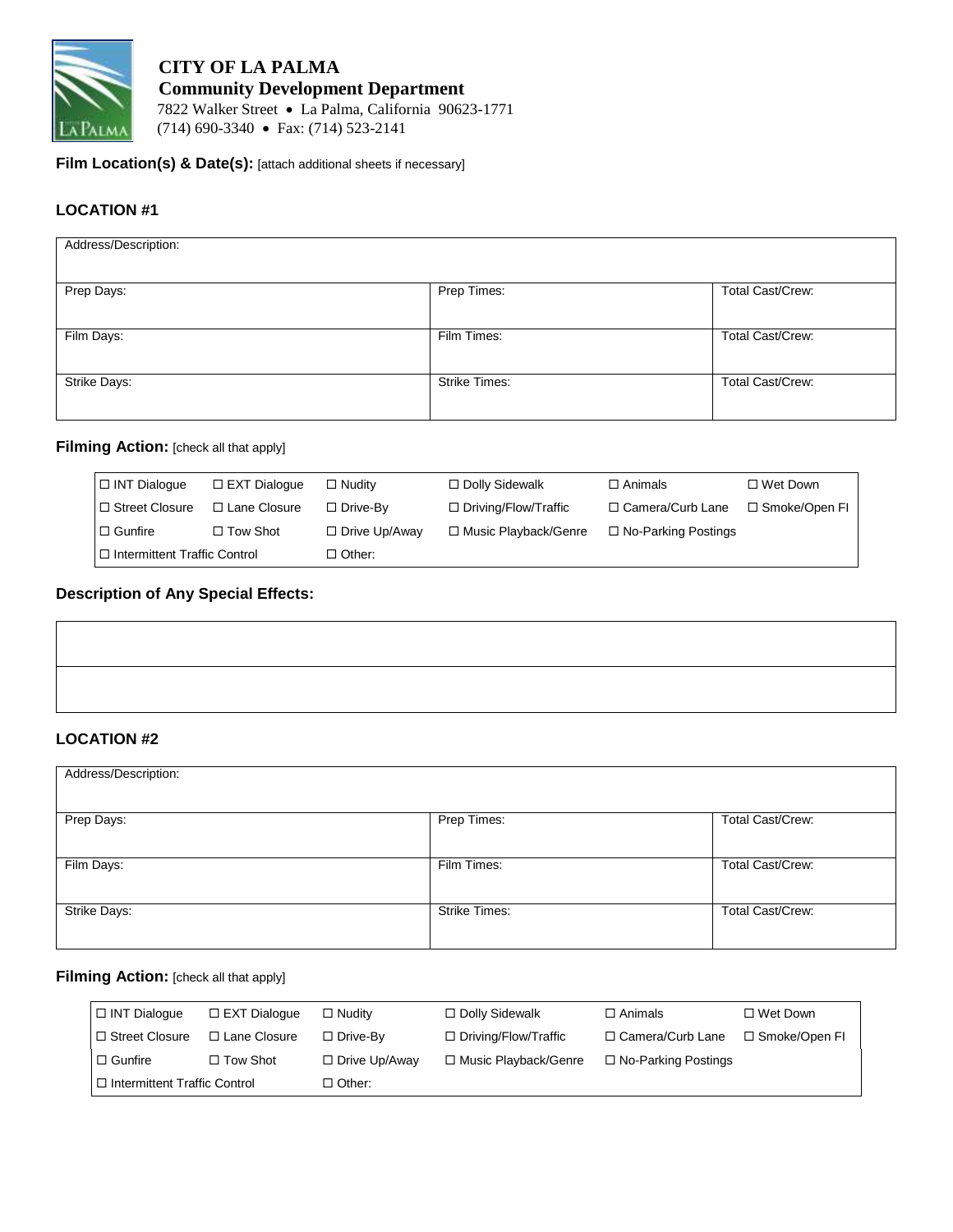

 **CITY OF LA PALMA Community Development Department** 7822 Walker Street La Palma, California 90623-1771 (714) 690-3340 Fax: (714) 523-2141

#### **Description of Any Special Effects:**

#### **Description of Parking & Staging Requirements:**

Include crew parking location(s), number and type of support vehicles (honey wagons, camera trucks, catering trucks, etc.), total vehicles, and other areas needed to provide a "base camp" for the film shoot. This information should be reflected on your Production Plan. [attach additional pages if necessary]

Note: Any Necessary Parking Restriction Posting Must Occur 24 Hours Prior to Filming

#### **Subcontractors to Be Used:**

Provide the name and contact information for each subcontractor (caterers, equipment rental companies, etc.) that will work on the shoot. Note that each subcontractor must obtain a Business License from the City. Temporary licenses may be obtained. [attach additional sheets if necessary]

| Company Name | Office Phone | <b>Location Contact</b> | <b>Location Phone</b> |
|--------------|--------------|-------------------------|-----------------------|
|              |              |                         |                       |
|              |              |                         |                       |
|              |              |                         |                       |
|              |              |                         |                       |
|              |              |                         |                       |
|              |              |                         |                       |

#### **General Questions:**

The following questions will help us determine if additional review, conditions, and/or fees will be required to ensure that the activity does not adversely impact the area. Any staffing fees that are charged will be based on standard hourly employee rates from the current year's City Budget.

| Will traffic on any public or private road be delayed for more than three minutes at any time during<br>the production?                                                        | Yes □ | No <sub>1</sub> |
|--------------------------------------------------------------------------------------------------------------------------------------------------------------------------------|-------|-----------------|
| Will any road signs or pavement striping be covered, removed, or added?                                                                                                        | Yes □ | No <sub>1</sub> |
| Will any oversize vehicles be required for the production?                                                                                                                     | Yes □ | No <sub>□</sub> |
| Will any noises be generated from gunfire, explosions, aircraft, helicopters, or other activities that will<br>exceed normal noise levels within 2,000 feet of the production? | Yes □ | No <sub>□</sub> |
| Will the production create light and glare exceeding that which is normal for the area?                                                                                        | Yes □ | No <sub>□</sub> |
| Will dust be created that would be likely to impact surrounding properties?                                                                                                    | Yes □ | No <sub>1</sub> |
| Will any land be altered by grading or other earth moving activity?                                                                                                            | Yes □ | No <sub>□</sub> |
| Will filming exceed 6 days in any rolling 120-day period in a residential area or 15 days in any rolling<br>180-day period in a commercial area?                               | Yes □ | No <sub>□</sub> |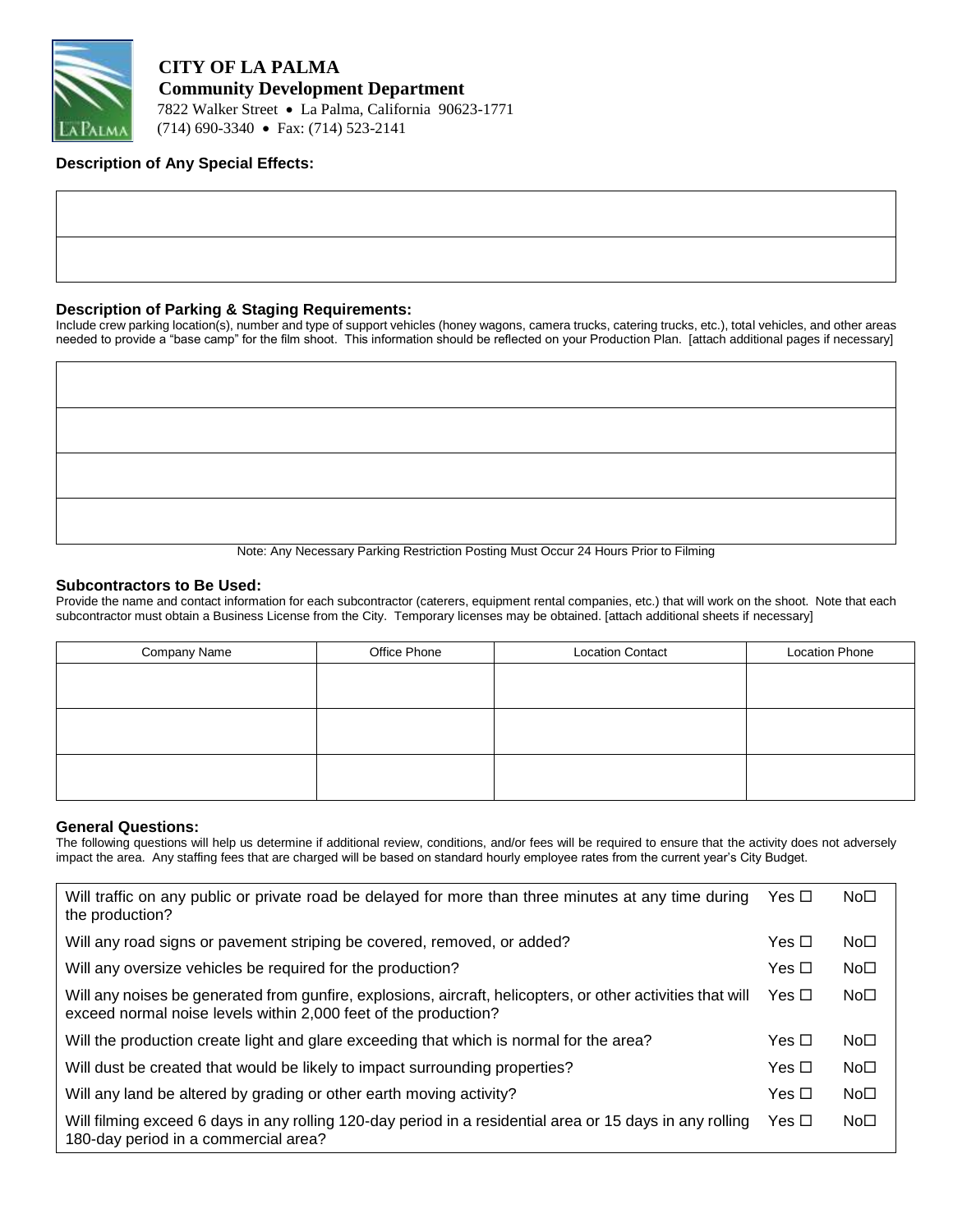

## **CITY OF LA PALMA Community Development Department** 7822 Walker Street La Palma, California 90623-1771 (714) 690-3340 Fax: (714) 523-2141

| Will food, snacks, or beverages of any kind be served at the project site?                                                                                                                                                                                         | Yes $\Box$ | No <sub>1</sub> |
|--------------------------------------------------------------------------------------------------------------------------------------------------------------------------------------------------------------------------------------------------------------------|------------|-----------------|
| Will any hazardous materials be brought onto the site or used during filming?                                                                                                                                                                                      | Yes $\Box$ | No <sub>1</sub> |
| Will the project involve tents over 200 square feet in area, pyrotechnics, refueling of vehicles, "hot<br>work" (cutting, welding, etc.), stunts, construction of structures, landing of aircraft or helicopters,<br>special effects, or other unusual activities? | Yes □      | No <sub>1</sub> |
| Will any new temporary electrical services be required (new poles, lines, or meters)?                                                                                                                                                                              | Yes $\Box$ | No <sub>1</sub> |
| Will the production occur in any watercourse (stream, river, creek, or flood control channel)?                                                                                                                                                                     | Yes $\Box$ | No <sub>1</sub> |
| Will concerts, parties, or special events be filmed or will a "wrap" party occur at the location?                                                                                                                                                                  | Yes □      | No <sub>1</sub> |

The Orange County Fire Authority provides fire safety services on behalf of the City. It may be necessary to make additional arrangements through them directly (714) 573-6000 / [http://ocfa.org/.](http://ocfa.org/)

Any filming affecting a waterway or state highway will require approvals from the State Film Commission (323) 860-2960 / <http://www.film.ca.gov/Permits.htm> and/or the California Highway Patrol (800) 835-5247 / [http://www.chp.ca.gov/.](http://www.chp.ca.gov/) It is your responsibility to obtain these approvals prior to filming.

Notification Letter: All residents and merchants within 300 feet of the film location must receive written notice of filming at least three (3) days prior to filming. The letter must be typed on film company letterhead and include the date(s), time(s), specific location(s), title of the filming, and a brief description of the filming activities. The letter shall also include a contact name and telephone number for the Location Manager or other film company representative that will be on location during the filming.

Consent Forms: Any filming requiring a street closure will require written consent from 75% of the property owners on the block(s) affected by the closure. Any filming on any residential street, whether the filming is interior or exterior, may be subject to the consent requirement if the Director of Community Development determines that the filming could be seen as a burden to the neighborhood. Examples of this could include extended filming durations, late night/early morning activities, and/or excessive on-street parking requirements.

CANCELLATION POLICY: Filming must be cancelled at least 24 hours in advance of your shoot or Police and Public Works minimums will be due and payable.

|     | I HEREBY DECLARE UNDER PENALTY OF PERJURY ALL OF THE FOLLOWING:                                                                                                                                                                                                    |             |
|-----|--------------------------------------------------------------------------------------------------------------------------------------------------------------------------------------------------------------------------------------------------------------------|-------------|
|     | (1) THAT THE INFORMATION GIVEN IS TRUE AND CORRECT AND ANY FALSE<br>INFORMATION OR WITHHOLDING OF INFORMATION MAY SUBJECT ME TO CRIMINAL<br>PERSECUTION AND IS GROUNDS TO DENY OR REVOKE MY FILM PERMIT;                                                           |             |
|     | (2) THAT I UNDERSTAND THAT A FILM PERMIT MUST BE GRANTED PRIOR TO THE<br>CONDITION OF OBTAINING THIS PERMIT, AND THAT GRANTING A PERMIT DOES NOT<br>CONSTITUTE AN ENDORSEMENT BY THE CITY NOR WILL I REPRESENT OR USE THE<br>PERMIT AS AN ENDORSEMENT BY THE CITY; |             |
|     | (3) THAT I HAVE READ AND AGREE TO COMPLY WITH THE CITY OF LA PALMA STANDARD<br>FILM PERMIT CONDITIONS OF APPROVAL; AND                                                                                                                                             |             |
| (4) | THAT I AGREE TO COMPLY WITH ANY ADDITIONAL CONDITIONS OF APPROVAL THAT<br>MAY BE IMPOSED BY THE CITY OF LA PALMA IN ORDER TO ENSURE THAT THE<br>FILMING DOES NOT ADVERSELY IMPACT THE RESIDENTS AND BUSINESSES OF THE<br>CITY OF LA PALMA.                         |             |
|     | SIGNATURE OF APPLICANT                                                                                                                                                                                                                                             | <b>DATE</b> |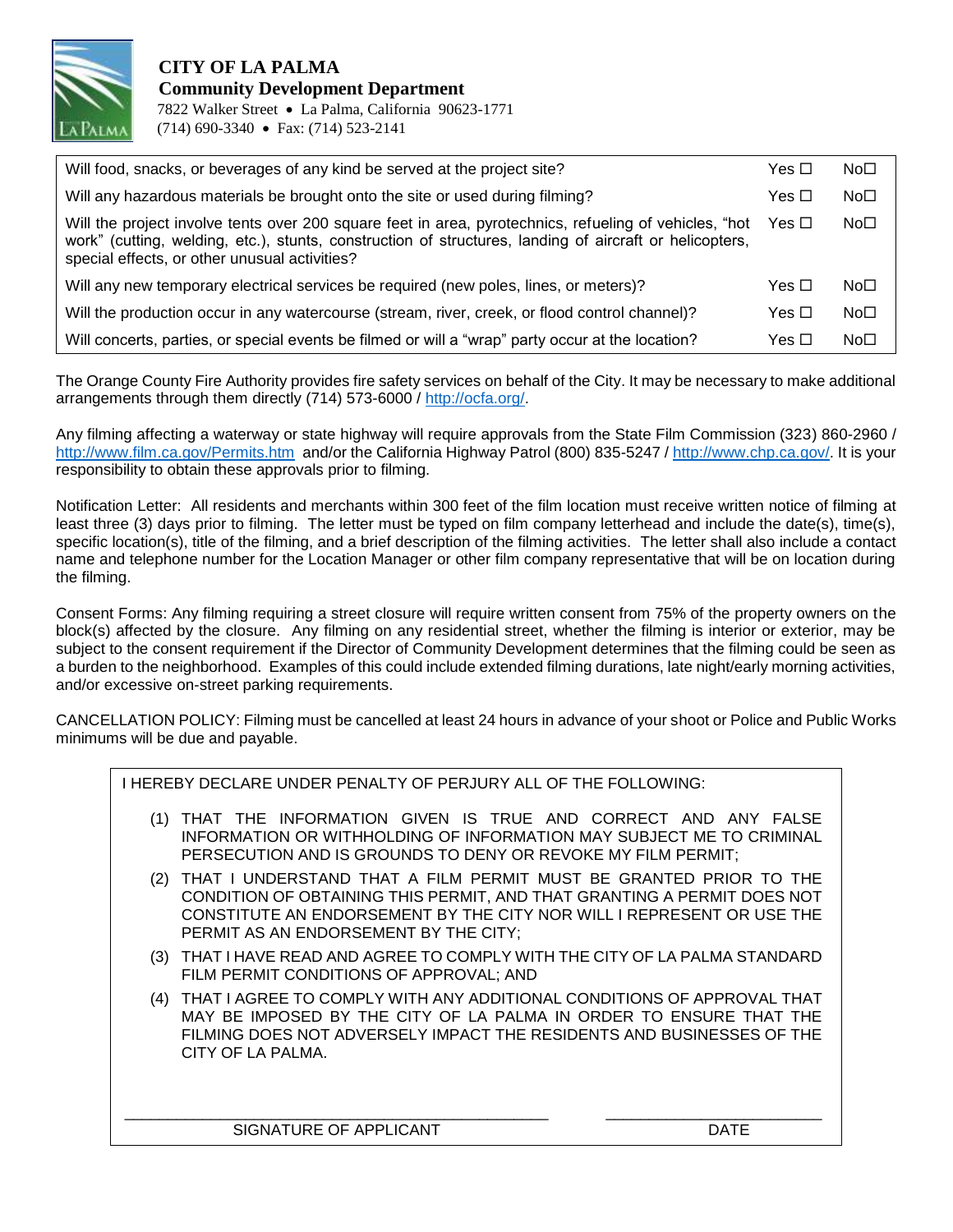

# **CITY OF LA PALMA Community Development Department**

 7822 Walker Street La Palma, California 90623-1771 PALMA (714) 690-3340 • Fax: (714) 523-2141

## OFFICE USE ONLY

| Date Received:                                                       |                              |                   | Filing Fee:                      |                               |                                    |  |                               | Cash $\Box$                          | Check $\Box$ No.:                  |                      |
|----------------------------------------------------------------------|------------------------------|-------------------|----------------------------------|-------------------------------|------------------------------------|--|-------------------------------|--------------------------------------|------------------------------------|----------------------|
| Production Plan □                                                    | Permission To Use Property □ |                   | Notification Letters $\Box$      |                               | Certificate Of Insurance $\square$ |  |                               |                                      |                                    |                      |
| <b>Consent Forms Required?</b><br>Yes $\Box$ No $\Box$               |                              |                   | Received $\square$               |                               |                                    |  | Student/Nonprofit Letter □    |                                      |                                    |                      |
| <b>Required Review:</b><br>Received Comments: PD □                   | PD <sub>□</sub>              | PW □<br>$PW \Box$ | Bldg $\square$<br>Bldg $\square$ | Comm Svs $\Box$<br>Comm Svs □ |                                    |  | Fire $\square$<br>Fire $\Box$ | Health $\square$<br>Health $\square$ | Other $\square$<br>Other $\square$ |                      |
| Disposition: Approved $\square$ Denied $\square$ Withdrawn $\square$ |                              |                   |                                  | Bv:                           |                                    |  |                               | Date:                                |                                    | Applicant Notified □ |